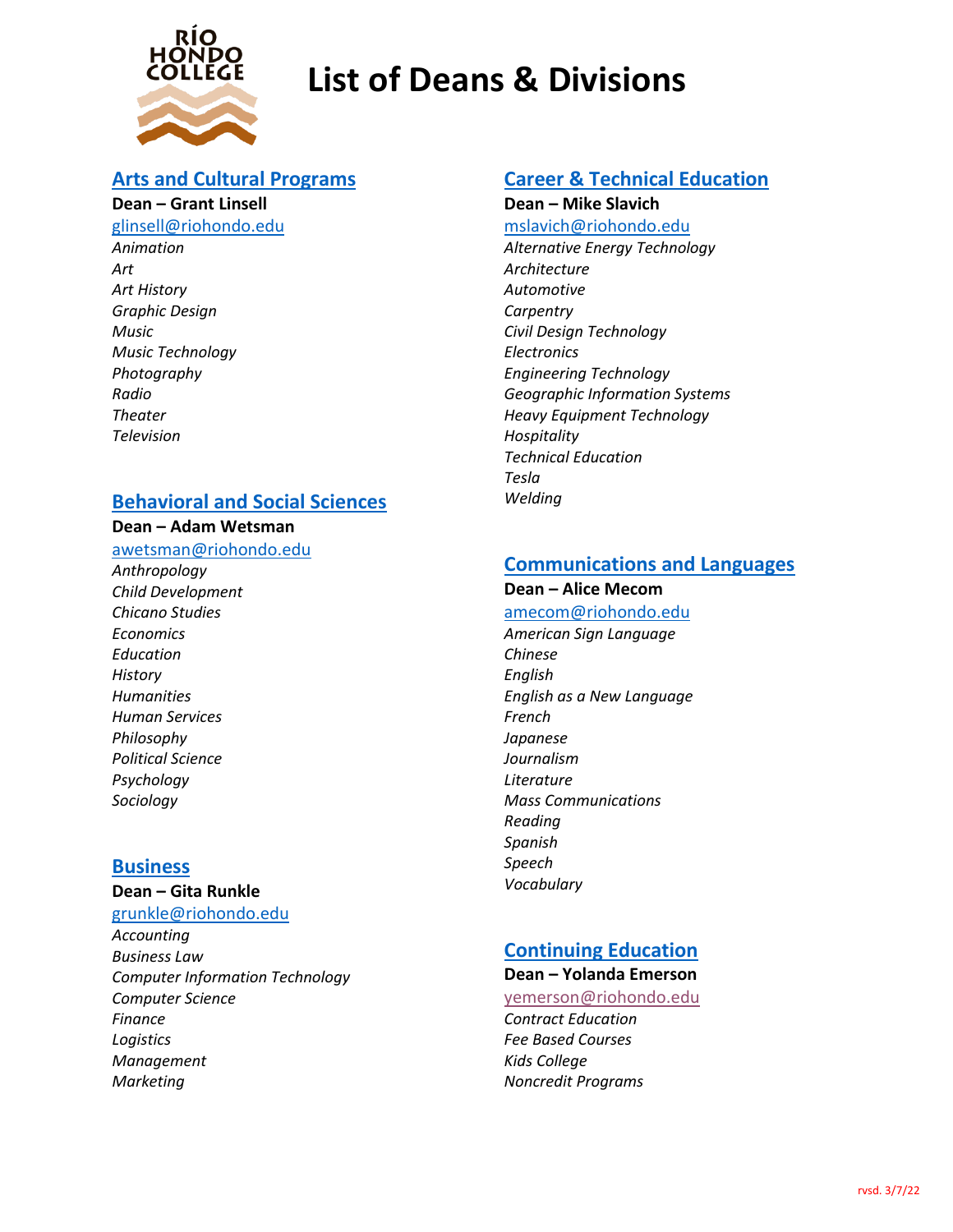

# **List of Deans & Divisions**

**[Counseling](https://www.riohondo.edu/counseling-center/)  Dean – Lisa Chavez** [lchavez@riohondo.edu](mailto:lchavez@riohondo.edu)

### **[Educational](https://www.riohondo.edu/locations/) Centers**

**Dean – Yolanda Emerson** [yemerson@riohondo.edu](mailto:yemerson@riohondo.edu) *[El Monte Educational Center \(EMEC\)](https://www.riohondo.edu/emec/) [Rio Hondo Educational Center at Pico Rivera](https://www.riohondo.edu/picorivera/) [South Whittier Educational Center \(SWEC\)](https://www.riohondo.edu/swec/)*

## **[Health Science and Nursing](https://www.riohondo.edu/health-science-and-nursing/)**

#### **Dean – Catherine Page**

[cpage@riohondo.edu](mailto:cpage@riohondo.edu) *Health Science Nursing (including ADN) Nutrition Orthopedic Technology*

## **[Kinesiology, Dance and Athletics](https://www.riohondo.edu/kinesiology/)**

**Dean – Nedra Brown** [nbrown@riohondo.edu](mailto:nbrown@riohondo.edu) *Athletics Dance Kinesiology*

#### **[Library](https://www.riohondo.edu/library/)**

**Dean – Mike Garabedian** [mgarabedian@riohondo.edu](mailto:mgarabedian@riohondo.edu)

### **[Mathematics, Science, and](https://www.riohondo.edu/mathematics-and-sciences/)**

**[Engineering](https://www.riohondo.edu/mathematics-and-sciences/) Dean – Vann Priest** [vpriest@riohondo.edu](mailto:vpriest@riohondo.edu)

*Astronomy Biology Biotechnology Chemistry Engineering Environmental Technology Geography Geology Mathematics Physics*

## **[Outreach & Educational Partnerships](https://www.riohondo.edu/outreach/)**

**Acting Dean – Heba Griffiths** [hgriffiths@riohondo.edu](mailto:hgriffiths@riohondo.edu)

## **[Public Safety](https://www.riohondo.edu/public-safety/)**

#### **Dean – Mark Yokoyama**

[myokoyama@riohondo.edu](mailto:myokoyama@riohondo.edu)

*Administration of Justice Corrections EMT (Emergency Medical Technician) Fire Academy Fire Technology Homeland Security Police Academy Wildland Fire Technology*

## **[Student Affairs](https://www.riohondo.edu/support-programs/)**

#### **Acting Dean – Leigh Ann Unger**

[lunger@riohondo.edu](mailto:lunger@riohondo.edu) *Admissions and Records Financial Aid International Student Programs*

*Psychological Services Student Conduct Student Health Center*